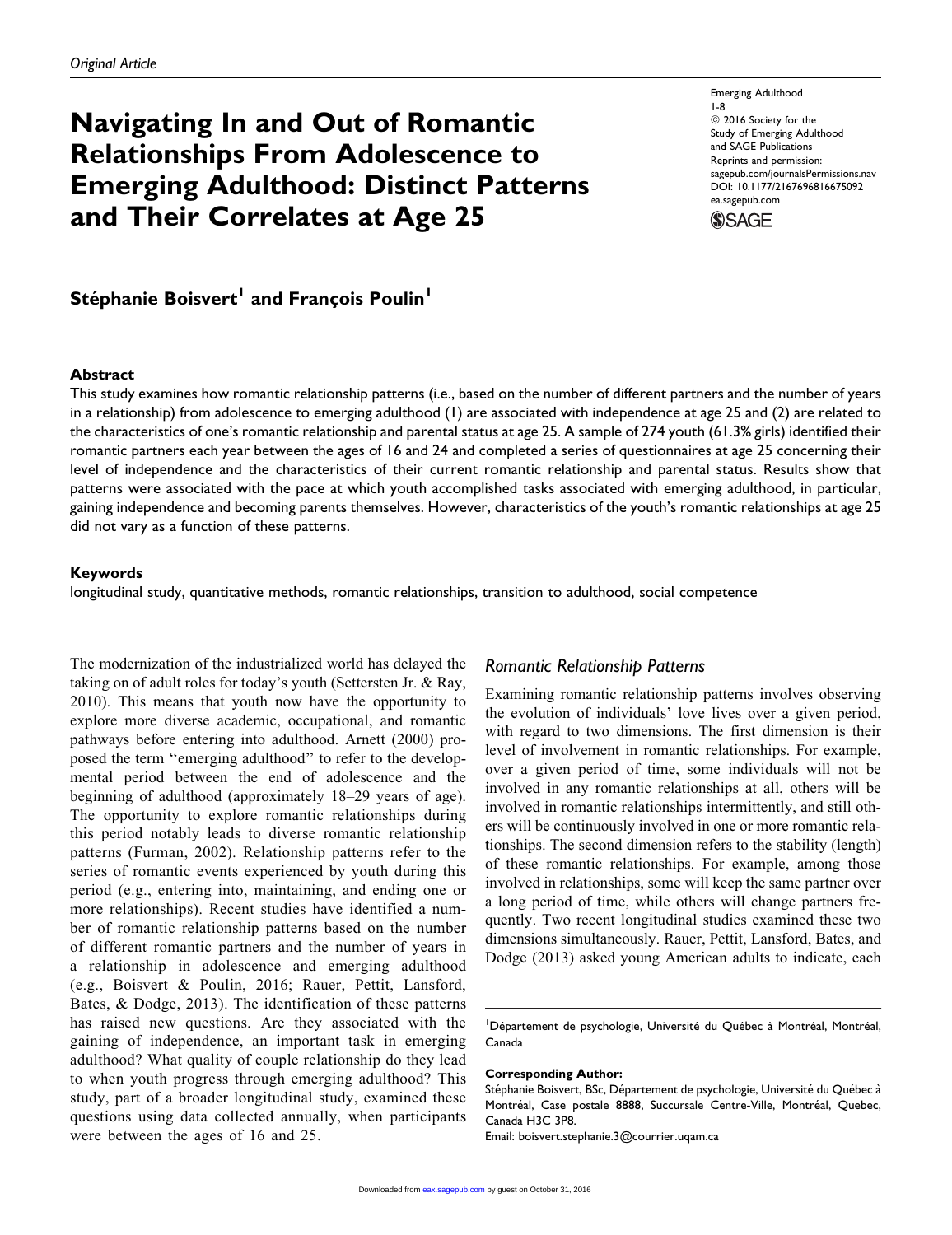year from age 18 to age 25, whether they were currently involved in a romantic relationship and, if so, to write down the name of their romantic partner. The two following variables were then compiled: (1) the number of waves the participant reported being in a romantic relationship and (2) the number of different romantic partners named from ages 18 to 25. A cluster analysis brought out five romantic relationship patterns that differed from one another with regard to a set of developmental antecedents. Boisvert and Poulin (2016) conducted a similar study among Canadian youth interviewed every year from ages 16 to 24. The participants were asked to name all the romantic partners they had in the previous year. Two similar variables to those compiled by Rauer et al. were then submitted to a latent class analysis. Five romantic relationship patterns emerged which also differed from one another with regard to several family and peer antecedents.

These two studies show that while each individual participant had their own personal romantic experiences from adolescence to emerging adulthood, some common patterns could be seen. For example, some youth had a history of romantic relationships marked by more frequent partner changes (e.g., frequent or intense involvement patterns), others had few partners but maintained their relationships for several years (e.g., long-term or steady involvement patterns), while still others were simply less involved in romantic relationships (e.g., sporadic involvement pattern), or became involved at a later age (e.g., later involvement pattern). Significant similarities in the results of these two studies lend support to the validity of these patterns, especially given that they were found in different cultural contexts.

# Emerging Adulthood

Several authors have sought to define what characterizes emerging adulthood as compared to other developmental periods. Erikson (1968) suggested that young adults (aged 18–34) experience an identity crisis, referred to as the ''intimacy versus isolation'' crisis. This crisis is thought to be resolved by attaining intimacy in close relationships, such as friendships or romantic relationships. According to Arnett (2004), emerging adults must accomplish a set of developmental tasks such as finding stable and satisfying work, gaining financial independence, and forming a relationship with a romantic partner with the aim of starting a family. Thus, emerging adults are generally expected to become independent and enter into a fairly stable romantic relationship that could lead to the establishment of a family of their own. Shulman and Connolly (2013) maintain that commitment to a stable romantic relationship appears to be closely associated with a degree of stability in one's work life. For example, young people who have no career aspirations or whose career aspirations have been met appear more likely to engage in the tasks associated with adulthood (e.g., getting married, having a family). Moreover, having met these career aspirations before establishing a stable romantic relationship seems to be even more important for boys (Shulman, Scharf, Livne, & Barr, 2013). According to Shulman and Connolly, young people are tasked with coordinating different aspects of their lives during emerging adulthood.

Based on these theoretical propositions, it appears relevant to examine how romantic relationship patterns fit into the broader life context during emerging adulthood, particularly with regard to gaining independence. Moreover, these patterns could be related to particular outcomes in terms of the characteristics of one's romantic relationship and one's parental status when youth progress through emerging adulthood. These two questions are addressed in greater detail in the paragraphs below.

Independence. How are romantic relationship patterns associated with independence? Two aspects are considered here: the degree of stability in one's work life and one's level of financial independence. An orientation toward stable and satisfying work in emerging adulthood could be associated with stability in romantic relationships (Arnett, 2004; Shulman & Connolly, 2013). However, some factors could delay the process of finding stable work, such as the pursuit of higher education or high career aspirations. One study reported that 24-year-olds who were married, had children, and were engaged in long-term careers were less likely to have pursued university studies (Osgood, Ruth, Eccles, Jacobs, & Barber, 2005). Moreover, young people who pursue university studies tend to come from a social background that favors identity exploration (Morgan, 2012). Thus, youth who do not pursue higher education (or who have finished their studies) may be more inclined to seek stability earlier than their peers in their work and love lives.

Financial independence is seen as one of the main criteria for attaining adulthood (e.g., Manning, Giordano, Longmore, & Hocevar, 2011). A good indicator of financial independence for young people is having left the parental home (Whittington & Peters, 1996). An emerging adult might choose to delay getting involved in a serious romantic relationship after gaining a degree of financial independence for fear of jeopardizing the personal security provided by this independence if the relationship did not work out (Popenoe & Whitehead, 2001). On the other hand, youth who have not yet gained a degree of financial independence might also be less inclined to get involved in a stable romantic relationship.

Characteristics of romantic relationships and parental status in emerging adulthood. As one navigates through emerging adulthood, their involvement in romantic relationships often crystallizes and leads to the establishment of a family of one's own (Arnett, 2004). Numerous indicators are used to assess whether a person's romantic involvement is committed and oriented toward the future: whether or not one is involved in a romantic relationship, whether or not one lives with one's partner, the length of the relationship, as well as whether one feels committed to the current romantic relationship or feels that the quality of this relationship is high.

Beyond simply being involved in a couple relationship, commitment to such a relationship can be indicated by living with one's partner, a practice that appears to be more popular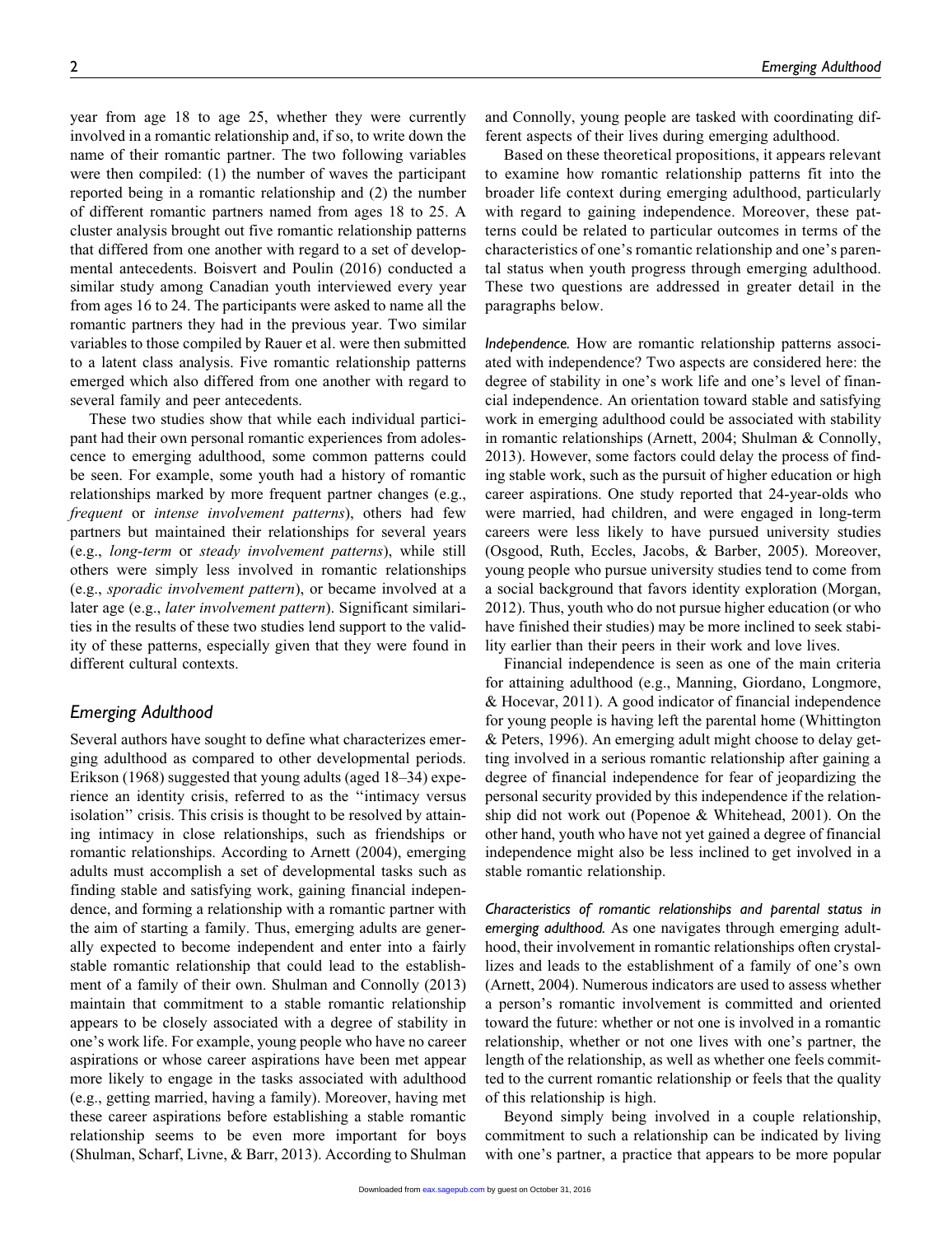among emerging adults than getting married (Settersen Jr. & Ray, 2010). This seems especially true for youth of Quebec, where the study took place (Institut de la statistique du Québec [ISQ], 2015). It is interesting to note that the likelihood of living with one's romantic partner at age 29 is lower for young people who initiate sexual relations at a later age (Harden, 2012). The same phenomenon could apply to those who start dating at a later age. Moreover, the length of the relationship must also be taken into account. This factor appears to be positively associated with attachment security, which, in turn, appears to predict relationship stability (Duemmler & Kobak, 2001). Thus, young people with a history of romantic relationships marked by frequent partner changes may be more likely to be involved in shorter term relationships in emerging adulthood. Furthermore, both perceived commitment and the quality of romantic relationships are positively associated with the length of romantic relationships (Rodrigues, Hall, & Fincham, 2006). Perceived commitment to a romantic relationship appears to fulfill the basic need for attachment, which could also foster longer lasting relationships (Maner & Miller, 2011). Moreover, the quality of romantic relationships tends to be maintained from one partner to another (Beyers & Seiffge-Krenke, 2010; Madsen & Collins, 2011). Thus, young people who have experienced a romantic pathway characterized by longer term relationships might be more inclined to feel committed to their current romantic relationship and to perceive this relationship to be of higher quality.

The birth of a first child is closely associated with involvement in a romantic relationship (Manlove, Ryan, & Franzetta, 2007) and marks the beginning of family life. Becoming a parent in early emerging adulthood appears to lead to early entry into adulthood (Arnett, 2011). On the other hand, young people who pursue high academic or career goals tend to start their families later (Hockaday, Crase, Shelley, & Stockdale, 2000). Starting a family could also be associated with the romantic relationship pattern one has exhibited, where youth who committed to a long-term relationship in emerging adulthood are more likely than their peers to have children at 25 (Rauer et al., 2013).

# The Current Study

Previous studies have documented distinct romantic relationship patterns from adolescence to emerging adulthood and their developmental antecedents (Boisvert & Poulin, 2016; Rauer et al., 2013). The current study pursued two research goals related to these patterns. The first goal was to determine whether romantic relationship patterns are associated with different levels of independence in the middle of emerging adulthood (age 25). For example, young people who have exhibited a romantic relationship pattern characterized by greater involvement in stable romantic relationships could be ahead of their peers when it comes to work-related life goals. That is, they may have finished their studies, be integrated into the work force (have a job, work more hours), and be financially independent (have left home) by 25. The second goal was to

determine whether the characteristics of youth's love and family lives while navigating through emerging adulthood (i.e., whether or not they are in a couple relationship, living with their partner, the quality of and the length and perceived commitment to their relationship, and their parental status) are related to their romantic relationship pattern.

# Method

### Participants

A sample of 390 Grade 6 students (mean age  $= 12.38$  years; 58% girls) was initially recruited from 12 schools in Quebec (Canada). The sample was ethnically homogenous. Most of the youth were White and French-speaking (around 3% Black, 1% Asian, 3% Latino, and 3% Arabic). Most of the participants were Canadian-born (90%), lived with both biological parents (72%), and came from middle-class families (mean family income  $=$  \$CAD45,000 to \$CAD55,000). Mothers and fathers had the same average number of years of schooling (13.10 and 13.20 years, respectively). These participants were assessed annually up to age 25, and the rates of retention varied between 77% and 82% of the initial sample. The sample retained for the current study met the two following criteria: (1) participation in at least seven of nine yearly waves of data collection between the ages of 16 and 24 (the period during which the youth's romantic relationship patterns were identified;  $n = 281$ ), and (2) participation in the data collection at age 25, when all independent variables were measured ( $n = 274$ ; 61% girls). Compared to the nonretained participants ( $n = 116$ ), the retained participants ( $n = 274$ ) were more likely to have come from intact families ( $p < .001$ ) but were not different in terms of gender or ethnicity.

### Procedures

In high school (ages 16–17), the questionnaires were completed by the students in the classroom under the supervision of research assistants. In some cases, assessments had to be conducted at the participant's home (approximately 10 per year), or the questionnaires had to be sent out by mail (approximately 5 per year). After high school (ages 18–22 and age 25), the assessments were conducted at the participant's home (approximately five were sent by mail). At ages 23 and 24, the data were collected through a structured telephone interview conducted by trained and supervised research assistants. Parents provided written consent for their child's participation at ages 16 and 17. From ages 18 to 25, written consent was provided by the participants. From age 16 onward, the youth received a gift certificate (to a movie theater, music store, or sports store) or monetary compensation for their participation. The study was approved by the internal review board for ethics in research with humans at the authors' university.

### Measures

Romantic relationship patterns from ages 16 to 24. Each year from ages 16 to 24, the participants were asked to report the first and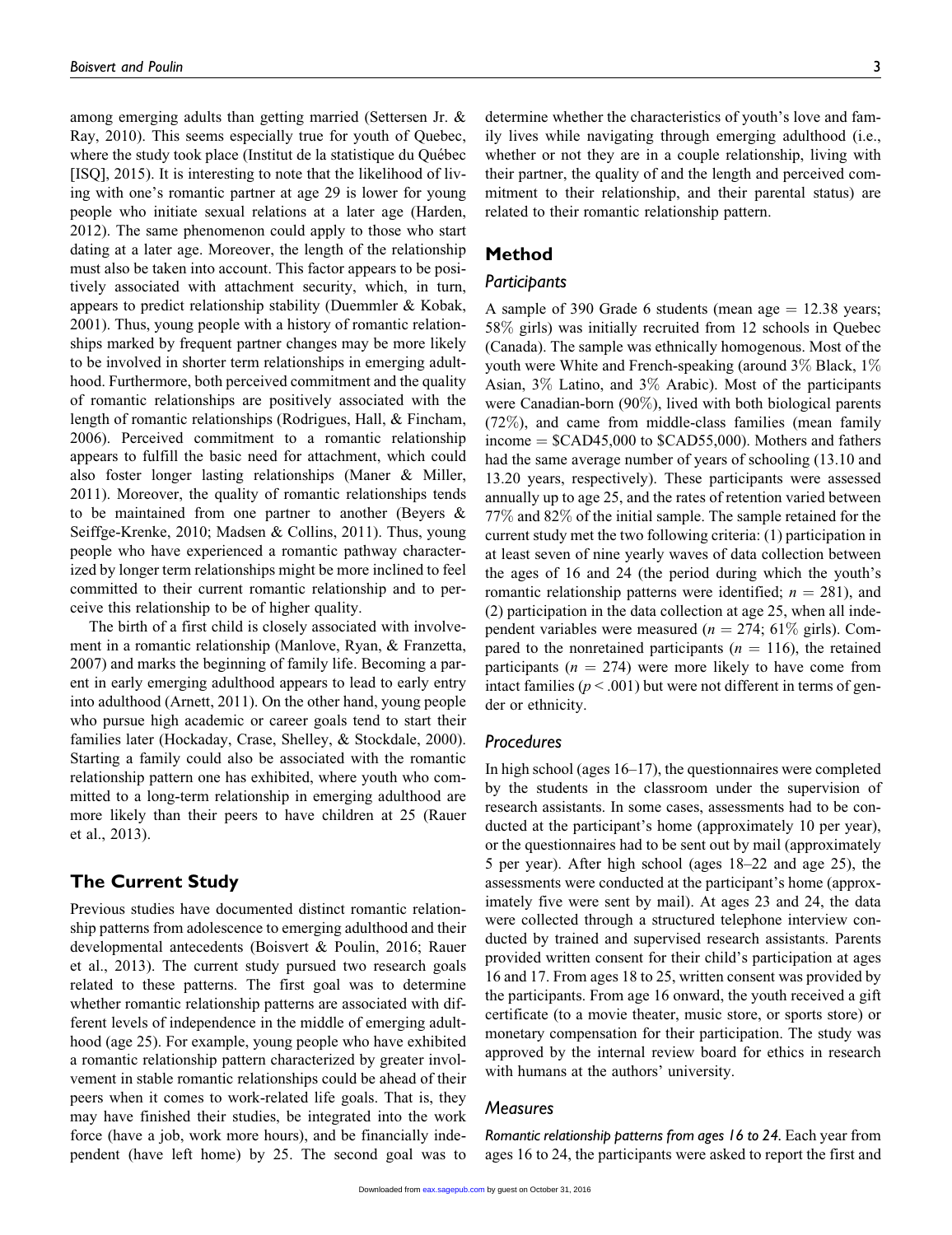last names of all the romantic partners (maximum five), they had over the previous 12 months. They were then asked to specify, for each of the partners named, how long the relationship had lasted. Only romantic relationships lasting at least 1 month were retained in the current study. Two variables were then calculated based on this information. First, the number of different romantic partners named between the ages of 16 and 24 was compiled (ranging from 0 to  $X$ ). Second, the number of years in a romantic relationship was calculated by adding up the number of years, in which the participant reported having had at least one romantic partner in the previous year. The value of this variable ranged from 0 to 9, with a value of 9 indicating that the participant reported being in a couple relationship (i.e., named at least one romantic partner) every year between the ages of 16 and 24.

In a previous study based on the same data set (blind reference), these two variables were submitted to a latent class analysis to identify romantic relationship patterns. The results indicated that a five-class model was the best-fitting model. The participants in the *later involvement pattern*  $(11.7\%)$  were characterized by a low number of romantic partners (average of 1.30 partners between 16 and 24), a small number of years in a romantic relationship (average of 1.88 years in a relationships between 16 and 24), and late entry into romantic relationships (average age of 20). The participants in the sporadic involve*ment pattern*  $(21\%)$  were characterized by a moderate number of romantic partners (2.90 partners) and a moderate number of years in a romantic relationship (5.31 years). Their relationships were spread out over time. The participants in the *long*term involvement pattern (48.4%) were characterized by a moderate number of romantic partners (3.21 partners), a high number of years in a romantic relationship (8.17 years), and longer lasting romantic relationships. The participants in the *frequent involvement pattern*  $(14.6\%)$  were characterized by a high number of romantic partners (7.08 partners) and a high number of years in a romantic relationship (8.29 years). The participants in the intense involvement pattern (4.3%) presented a very high number of different romantic partners (11.58 partners) and a high number of years in a romantic relationship (8.42 years). The romantic relationship pattern variable, broken down into these five categories, was used in the current analyses.

### Variables Measured at Age 25

Independence. Participants were asked to answer questions regarding work, school, and their level of financial independence: "Are you currently going to school? (yes/no)" and ''Do you currently have a paid job? (yes/no).'' If participants did have a job, they were asked one additional question: ''How many hours do you work from Monday to Sunday?'' As for financial independence, the participants were asked, ''Have you left your parents' home? (yes/no).''

Characteristics of the current romantic relationship. Participants were asked to indicate whether they currently had a romantic

partner (yes/no). Those who answered yes were then asked to answer a set of questions related to this partner. Whether or not they were living together was assessed by the item: ''Do you live with this person?'' The length of the relationship was assessed by the item: ''In all, how long have you been together (in months)?'' Commitment to the romantic relationship was assessed using the Commitment Subscale from the Modified Investment Model Scale (Lehmiller & Agnew, 2006). Four items were rated on a 5-point scale ranging from do not agree at all to agree completely (sample item: ''I'm committed to maintaining my relationship with my partner''). A mean score was calculated for the 4 items ( $\alpha = .89$ ). The *quality* of the romantic relationship was assessed using a shorter version of the Dyadic Adjustment Scale (Sabourin, Valois, & Lussier, 2005; Spanier, 1976). Participants rated 7 items on a 6- to 7 point scale (sample item: ''Do you confide in your romantic partner?''). A score for the quality of participants' current romantic relationship was obtained by adding up these 7 items  $(\alpha = .80).$ 

Parental status. Parental status was assessed by asking the participants: ''Do you have any children to whom you are the biological parent? (yes/no)" and "Are you (or your partner) currently pregnant (yes/no).'' If the participants answered yes to at least one of these two questions, they were considered to be parents.

# Data Analysis Plan

Statistical analyses consisted of comparing the five different romantic relationship patterns with regard to two sets of variables corresponding to the research questions (independence, characteristics of current romantic relationship, and parental status). The dichotomous variables were analyzed using  $\chi^2$  and Bonferroni's post hoc tests, while the continuous variables were analyzed using analyses of variance (ANOVAs) with Tukey's post hoc. When a variable was corrected for variance homogeneity with Welch's test (length of the romantic relationship and commitment in the romantic relationship), Games-Howell's post hoc was used.

# **Results**

# Comparing Romantic Relationship Patterns With Regard to Independence

Descriptive statistics for the independent variables at age 25 as a function of romantic relationship patterns are presented in Table 1. A significant effect was found for having left the parental home,  $\chi^2(4, 269) = 11.91$ ,  $p < .05$ . The post hoc analyses revealed that participants in the later involvement pattern were the least likely to have left home at age 25, while those in the long-term involvement pattern were the most likely. Another significant effect was found for being in school at age  $25, \chi^2(4, 269) = 16.64, p < .01$ . The post hoc analyses revealed that participants in the later involvement pattern were the most likely to still be in school at age 25, while those in the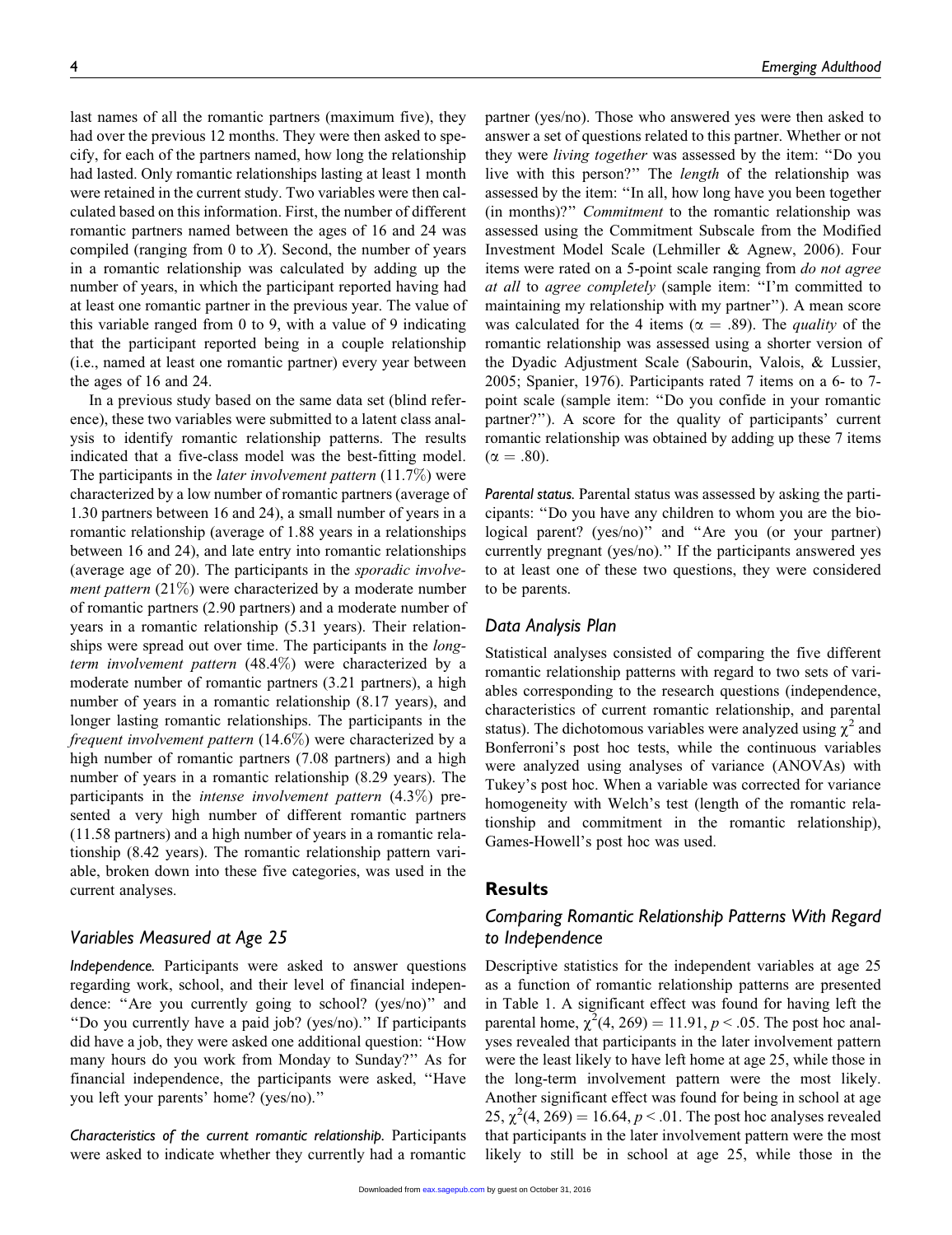|                                                                                       | Romantic relationship patterns |                                 |                                                                                                             |                       |                     |  |  |  |
|---------------------------------------------------------------------------------------|--------------------------------|---------------------------------|-------------------------------------------------------------------------------------------------------------|-----------------------|---------------------|--|--|--|
| Variables                                                                             |                                |                                 | Later ( $n = 33$ ) Sporadic ( $n = 57$ ) Long Term ( $n = 133$ ) Frequent ( $n = 39$ ) Intense ( $n = 12$ ) |                       |                     |  |  |  |
| Left home (% yes)                                                                     | 36.36                          | 64.9 $_{\rm a,b}$               | 68.42 <sub>b</sub>                                                                                          | 64.10 <sub>3</sub> b  | 58.33 <sub>ah</sub> |  |  |  |
| Currently studying (% yes)                                                            | $54.55$ ,                      | 38.60 <sub>a</sub> <sub>b</sub> | 24.06 <sub>b</sub>                                                                                          | $25.64_{a h}$         | $8.33a-h$           |  |  |  |
| Currently employed (% yes)                                                            | 90.91                          | 82.46                           | 92.48                                                                                                       | 97.44                 | 83.33               |  |  |  |
| Subsample having a job                                                                | $n = 30$                       | $n = 47$                        | $n = 123$                                                                                                   | $n = 38$              | $n = 10$            |  |  |  |
| Number of hours worked per week ( <i>M</i> and <i>SD</i> ) 28.26 (13.25) <sub>a</sub> |                                | 36.04 (10.18) <sub>3 h</sub>    | 35.82 $(11.32)_{a,b}$                                                                                       | 38.13 $(17.71)_{a,b}$ | 41.29 $(10.23)_{h}$ |  |  |  |

Table 1. Independence at Age 25 as a Function of Romantic Relationship Patterns.

Note. Percentages or means with different subscripts within a row are significantly different from one another ( $p < .05$ ).

Table 2. Descriptive Information for Characteristics of Current Romantic Relationship and Parental Status at Age 25 as a Function of Romantic Relationship Patterns.

| Variables                                        | Romantic relationship patterns |                 |                     |                        |                  |  |  |
|--------------------------------------------------|--------------------------------|-----------------|---------------------|------------------------|------------------|--|--|
|                                                  | Late                           | Sporadic        | Long Term           | Frequent               | <b>Intense</b>   |  |  |
| Being a parent (% yes)                           | 0 <sub>2</sub>                 | $5.26_{a,b}$    | 16.54 <sub>ah</sub> | 23.08 <sub>b.c.</sub>  | $50.00_c$        |  |  |
| Currently in a relationship (% yes)              | 42.42 <sub>2</sub>             | $57.90_{\circ}$ | 80.45 <sub>h</sub>  | 66.67 <sub>a</sub> $h$ | $83.33a-b$       |  |  |
| Subsample with a romantic partner                | $n = 14$                       | $n = 33$        | $n = 107$           | $n=26$                 | $n = 10$         |  |  |
| Living with partner (% yes)                      | 35.71                          | 66.67           | 70.09               | 65.38                  | 60.00            |  |  |
| Length of the relationship (in months; M and SD) | 23.50 $(18.17)_{a, c}$         | 34.24(22.27)    | 54.48 $(35.72)_{h}$ | 34.08 $(29.00)_{a.c.}$ | $(11.82)_{a.c.}$ |  |  |
| Commitment ( <i>M</i> and <i>SD</i> )            | 4.27(1.14)                     | 4.47 (0.64)     | 4.67(0.56)          | 4.50(0.61)             | 4.59(0.64)       |  |  |
| Quality ( <i>M</i> and <i>SD</i> )               | 24.64 (4.52)                   | 25.12 (3.89)    | 25.90 (3.03)        | 25.39 (4.09)           | 25.80 (3.99)     |  |  |

Note. Percentages or means with different subscripts within a row are significantly different from one another ( $p < .05$ ).

long-term involvement pattern were the least likely. However, no significant effect was found regarding the likelihood of having a job at age 25,  $\chi^2(4, 269) = 7.810$ ,  $p = .099$ . Among those who did have a job ( $n = 248$ ; breakdown by romantic relationship patterns is reported in Table 1), a significant effect was found for the number of hours worked per week,  $F(4, 243)$  $\mu$  2.859, p < .05. The post hoc analyses revealed that the participants in the later involvement pattern worked the least number of hours, while those in the intense involvement pattern worked the greatest number of hours.

# Comparing Romantic Relationship Patterns With Regard to Characteristics of the Current Romantic Relationship and Parental Status at Age 25

Descriptive statistics for the characteristics of the current romantic relationship and parental status variables are presented in Table 2. A first significant effect was found for being a parent,  $\chi^2(4, 269) = 24.34, p < .001$ . The post hoc analyses revealed that participants in the later involvement pattern were the least likely to be a parent at age 25, while those in the intense involvement pattern were the most likely to be a parent. A second significant effect was found for being in a relationship at age 25,  $\chi^2(4, 269) = 23.72, p < .001$ . The post hoc analyses indicated that the participants in the later and sporadic involvement patterns were the least likely to be in a romantic relationship at age 25, while those in the long-term involvement pattern were the most likely.

The next series of analyses were conducted only among participants who reported having a romantic partner at age 25 ( $n =$ 190; breakdown by romantic relationship patterns reported in Table 2). No differences between the romantic relationship patterns were found for living with one's partner,  $\chi^2(4, 185)$  = 6.67,  $p = .154$ . ANOVAs were used to examine length, commitment to and quality of the current romantic relationship as a function of romantic relationship patterns. A significant effect was observed for the length of the relationship,  $F(4, 269) =$ 13.80,  $p < .001$ . The post hoc analyses for this variable revealed that, compared to the participants in all other patterns, those in the later, frequent and intense involvement patterns reported the shortest romantic relationships, while those in the longterm involvement pattern reported the longest romantic relationships. No significant effect was found for commitment to,  $F(4, 269) = 1.96$ ,  $p = .12$ , or quality of the relationship,  $F(4, 269) = .64, p = .64.$ 

# **Discussion**

Recent studies have brought out diverse romantic relationship patterns from adolescence to emerging adulthood (e.g., Boisvert & Poulin, 2016; Orpinas, Horne, Song, Reeves, & Hsieh, 2013; Rauer et al., 2013). However, these studies do not shed light on how they might be associated with youth's level of independence or the characteristics of their romantic relationships and parental status when youth are navigating through emerging adulthood. The results of the current study provide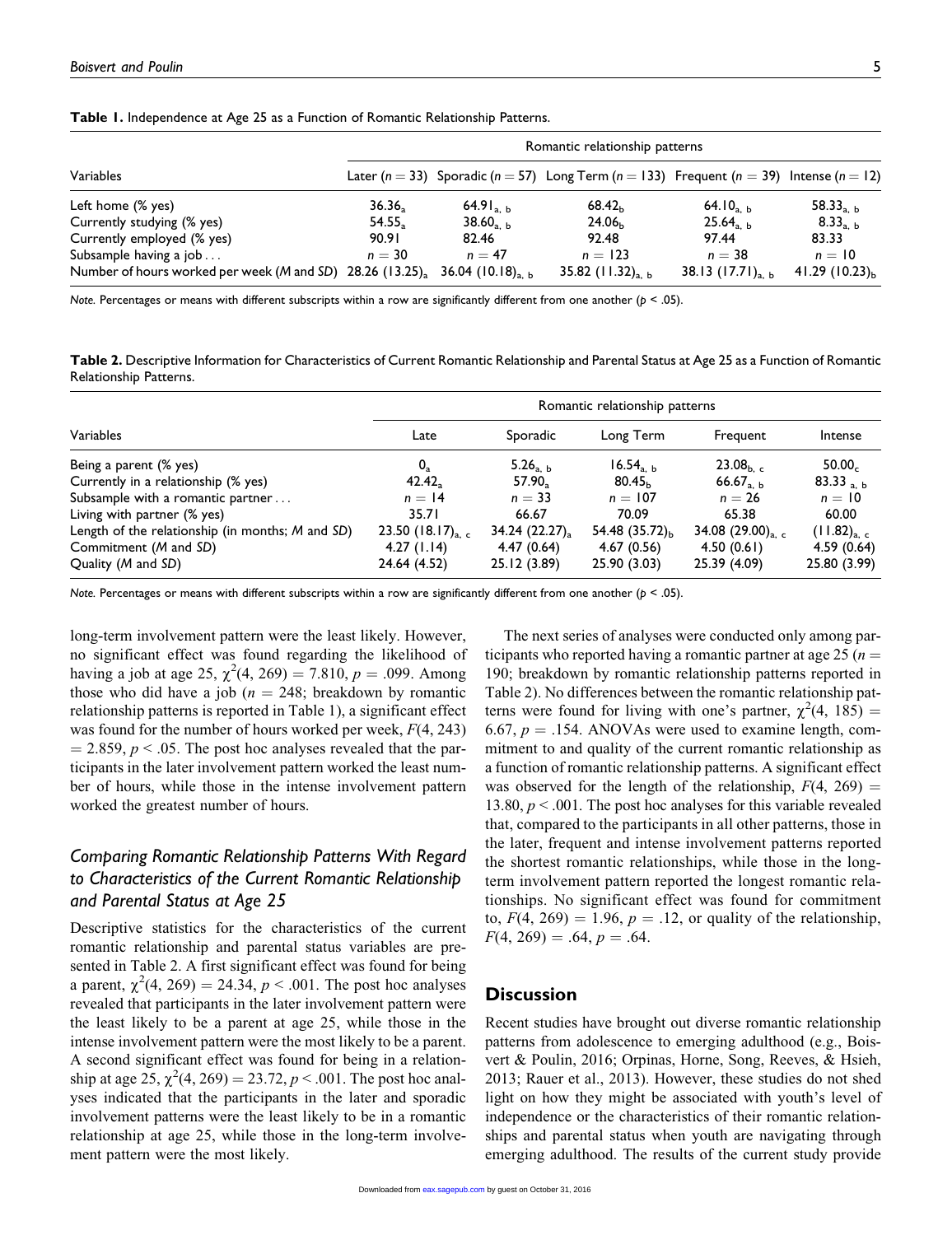some answers to these questions. More specifically, by comparing the romantic relationship patterns, we found that they were closely associated with the accomplishment of the tasks associated with entry into adulthood (i.e., having a job, being financially independent, being in a relationship, and aiming to start a family; Arnett, 2004). However, the characteristics of the youth's romantic relationships (i.e., commitment and quality) at 25 did not vary as a function of these patterns. We describe the study findings in greater detail below and discuss their significance.

### Independence

Arnett (2004) maintains that finding stable work and gaining financial independence are tasks to be accomplished during emerging adulthood. Our results show that the participants in the long-term, frequent, and intense involvement patterns were further ahead in this regard. This could be explained by the fact that the participants in these three patterns were no longer studying at age 25. Indeed, not pursuing higher education increases the likelihood of bypassing the stage of exploration associated with emerging adulthood and entering into adulthood earlier (Carr & Kefalas, 2011). On the other hand, the participants in the later involvement pattern (i.e., later entry into romantic relationships and lower level of involvement) were more likely to still be studying at age 25, to be financially dependent, and to work fewer hours than their peers. Thus, these individuals gained independence later than the other participants, which might prolong their period of emerging adulthood. Nevertheless, further studies are needed to determine whether individuals in the later involvement pattern do as well as their peers (or perhaps even better) in psychological terms once they cross the threshold into adulthood.

# Characteristics of Romantic Relationships and Parental Status in Emerging Adulthood

The rare longitudinal studies on the development of romantic relationships from adolescence to emerging adulthood show a degree of continuity (Collins & van Dulmen, 2006; Seiffge-Krenke, Shulman, & Kiessinger, 2001). Thus, it is plausible that individuals who have exhibited different romantic relationship patterns will report different characteristics in their romantic relationships at age 25. Our results lend partial support to this hypothesis. More specifically, the participants in a romantic relationship pattern marked by longer lasting relationships between the ages of 16 and 24 (long-term involvement pattern) were the most likely to be in a couple relationship at age 25 and to have been with the same partner for a longer period. On the other hand, the participants who reported a low level of involvement in romantic relationships (later involvement pattern) or whose involvement was marked by frequent partner changes (frequent or intense involvement patterns) were more likely to be in a relationship that began more recently at age 25. These results suggest that entry into a stable romantic relationship might appear later for some youth. However, among the participants in a couple relationship at age 25, no significant

differences were found between the romantic relationship patterns with regard to the characteristics (commitment and quality) of their romantic relationship or the likelihood that they lived with their romantic partner. At first sight, this finding is surprising. Participants who had experienced stable relationships would have been expected to report higher levels of commitment and quality in their relationships compared to those who had experienced relationship instability (e.g., Rodrigues et al., 2006). It is possible that the way individuals perceive their romantic relationships is related more to contemporaneous factors than to their romantic history.

With regard to parental status, our results reveal that the participants in the romantic relationship patterns characterized by a high number of partner changes were the most likely to be parents at age 25. Our hypothesis was, conversely, that stable romantic relationships would lead to parenthood. Having multiple sexual partners increases the risk of pregnancy (Ashenhurst, Wilhite, Hard, & Fromme, 2016), and it is likely that the same phenomenon applies to having multiple romantic partners. Nevertheless, these participants' entry into parenthood appears to be quite early, when the population statistics are taken into account. On average, women in Quebec (where the current study took place) have their first child at the age of 28.9 (ISQ, 2015), that is, at the end of emerging adulthood. The responsibilities associated with parenthood could precipitate entry into adulthood for young people in these romantic relationship patterns.

To sum up, the results of this study bring out significant differences between the various romantic relationship patterns. The participants who reported stable and longer lasting relationships from adolescence to emerging adulthood (long-term involvement pattern) were ahead of their peers in terms of their level of independence and their involvement in a stable romantic relationship at age 25. Participants who had experienced more partner changes and higher levels of instability in their romantic relationships (frequent and intense involvement patterns) were also ahead of their peers in terms of having a job and being a parent. This lead in terms of having a job was most likely brought about by their being parents. Moreover, the participants who had become involved in romantic relationships at a later age (later involvement pattern) appeared to be set up to experience a longer period of emerging adulthood. Lastly, the sporadic involvement pattern did not stand out in terms of a faster or slower pace when it came to accomplishing the tasks associated with emerging adulthood, which suggests that this pattern pertains to a healthy developmental pathway.

### Strengths, Limitations, and Future Research

The strengths of this study include the use of a longitudinal study design involving yearly data collection over a 10-year period (ages 16–25), a person-centered approach that brought out distinct romantic relationship patterns, and the examination of variables associated with these patterns at age 25. Some limitations should nevertheless be noted. All the constructs were measured using self-report questionnaires. This may have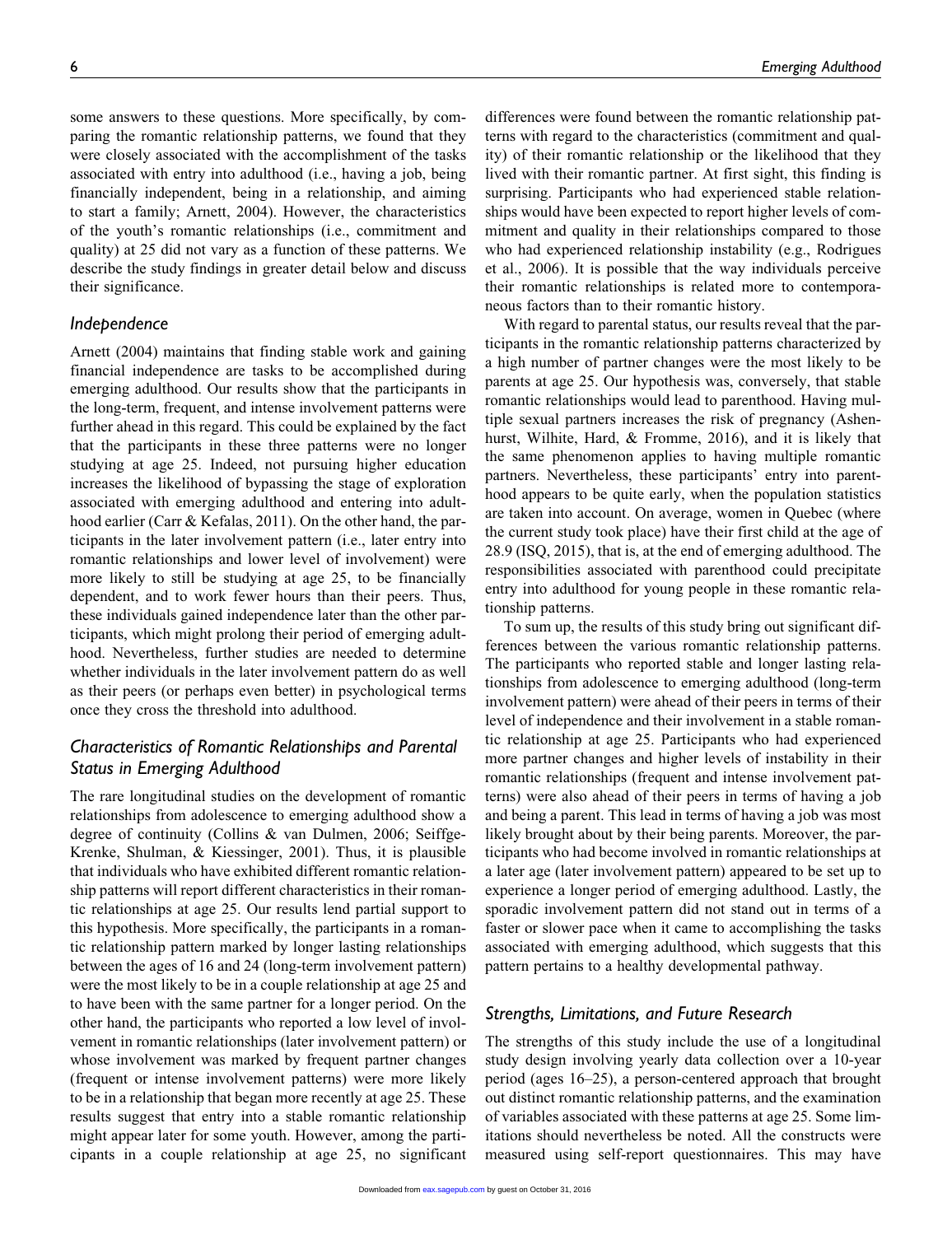resulted in some shared method bias, especially given that romantic relationships were also self-reported. The measurement of the parental status variable included only biological children and future studies should also include stepchildren. The limited sample size meant that some patterns included a very small number of individuals (e.g., intense involvement pattern), which reduced the statistical power of the analyses. Lastly, this study used a fairly homogeneous sample of youth from a single geographical area and should be replicated with more ethnically and economically diverse samples.

At least three avenues of future research in romantic relationship patterns should be pursued. First, we identified romantic relationship patterns based only on the presence or absence of involvement in relationships and the stability of these relationships. Changes in the more qualitative aspects of the romantic relationships experienced by the individuals in the various patterns across this period should also be examined. Second, in addition to the differences that were documented in the current study, it would be important to determine whether the individuals in these various patterns differ from one another with regard to their psychological well-being in emerging adulthood. Third, since some significant life events for couples generally occur after the period covered by this study (i.e., in Quebec, only 3% of young people get married before age 25 and the mean age for women at the birth of their first child is 28.9; ISQ, 2012, 2015), analyses of the possible consequences associated with these romantic relationship patterns should include data collection waves that adequately cover the entry into adulthood, therefore assessing youth until the end of their 20s.

# Conclusion

The development of romantic relationships from adolescence to emerging adulthood is heterogeneous, and distinct patterns have been documented. This study contributed to the advancement of knowledge on this question by showing that romantic relationship patterns are linked with the accomplishment of tasks associated with emerging adulthood as well as with the characteristics of the participants' current romantic relationship and parental status at age 25.

### Authors' Note

This study have been approved by the appropriate institutional research ethics committee. APA human subjects' guidelines were followed in the collection of data. Informed consent was obtained from all individual participants included in the study.

### Authors' Contribution

This research was conducted as part of SB's doctoral dissertation. SB participated in the coordination of the study, performed the statistical analysis, interpreted the data, and drafted the manuscript. FP conceived of the study, its design, its coordination; participated in the interpretation of the data; and helped to draft the manuscript. All authors read and approved the final manuscript.

### Declaration of Conflicting Interests

The authors declared no potential conflicts of interest with respect to the research, authorship, and/or publication of this article.

#### Funding

The authors disclosed receipt of the following financial support for the research, authorship, and/or publication of this article: This research was supported by research grants from the Social Sciences and Humanities Research Council of Canada and the Fonds Québécois pour la Recherche sur la Société et la Culture for the second author. The first author received funding from the Fonds Québécois pour la recherche sur la Société et Culture.

#### **References**

- Arnett, J. J. (2000). Emerging adulthood: A theory of development from the late teens through the twenties. American Psychologist, 55, 469–480. doi:10.1037/0003-066X.55.5.469
- Arnett, J. J. (2004). Emerging adulthood: The winding road from late teens through the twenties. New York, NY: Oxford University Press.
- Arnett, J. J. (2011). Foreword. In F. D. Fincham & M. Cui (Eds.), Romantic relationships in emerging adulthood (pp. xi–xiv). New York, NY: Cambridge University Press.
- Ashenhurst, J. R., Wilhite, E. R., Harden, K. P., & Fromme, K. (2016). Number of sexual partners and relationship status are associated with unprotected sex across emerging adulthood. Archives of Sexual Behavior. doi:10.1007/s10508-016-0692-8
- Beyers, W., & Seiffge-Krenke, I. (2010). Does identity precede intimacy? Testing Erikson's theory on romantic development in emerging adults of the 21st century. Journal of Adolescent Research, 25, 387–415. doi:10.1177/0743558410361370
- Boisvert, S., & Poulin, F. (2016). Romantic relationship patterns from adolescence to emerging adulthood: Associations with family and peer experiences in early adolescence. Journal of Youth and Adolescence, 45, 945–958. doi:10.1007/s10964-016-0435-0
- Carr, P. J., & Kefalas, M. (2011). Straight from the heartland: Coming of age in Ellis, Iowa. In M. C. Waters, P. J. Carr, & M. J. Kefalas (Eds.), Coming of age in America: The transition to adulthood in the twenty-first century (pp. 1–36). Berkeley: University of California Press.
- Collins, W. A., & van Dulmen, M. (2006). ''The course of true love(s) ...'': Origins and pathways in the development of romantic relationships. In A. C. Crouter & A. Booth (Eds.), Romance and sex in adolescence and emerging adulthood: Risks and opportunities (pp. 63–86). Mahwah, NJ: Lawrence Erlbaum Associates.
- Duemmler, S. L., & Kobak, R. (2001). The development of commitment and attachment in dating relationships: Attachment security as relationship construct. Journal of Adolescence, 24, 401–415. doi:10.1006/jado.2001.0406
- Erikson, E. H. (1968). Identity: Youth and crisis. New York, NY: Norton.
- Furman, W. (2002). The emerging field of adolescent romantic relationships. Current Directions in Psychological Science, 11, 177–180. doi:10.1111/1467-8721.00195
- Harden, K. P. (2012). True love waits? A sibling-comparison study of age at first sexual intercourse and romantic relationships in young